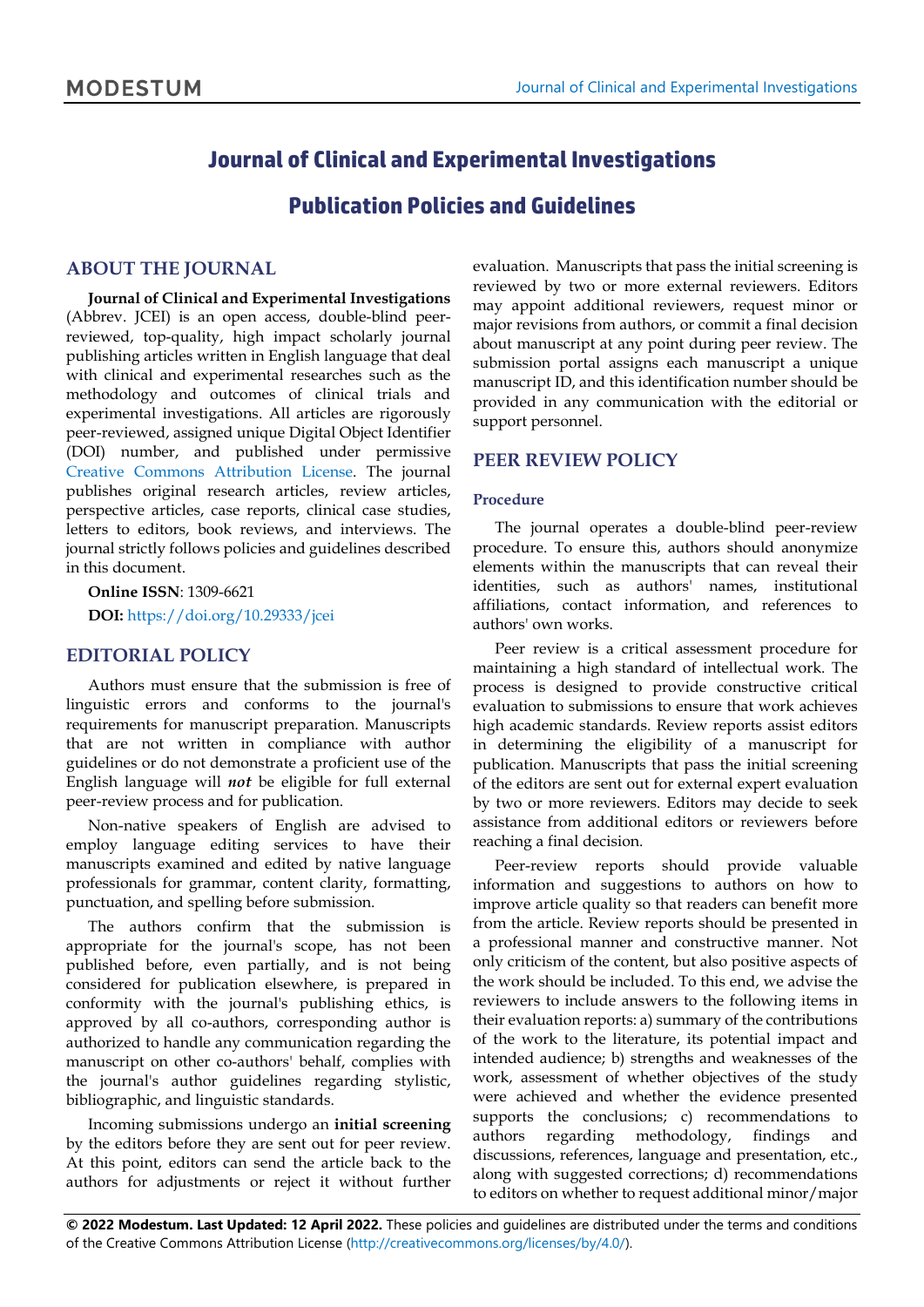revisions or whether to reject the article or whether to accept the article as is, and the basis for these recommendations. A review certificate is awarded in appreciation of the reviewer's vital contribution, which may be downloaded and validated through the online submission portal when the editorial process of the manuscript is completed.

Review process is expected to be completed within **10-14 weeks after submission**. In some cases, longer times may be unavoidable depending on feedback from reviewers, author response times to revisions, and the number of revisions.

#### **Competing interests**

If reviewers realize a competing interest that might influence the review report, they should immediately alert the editors and refrain from continuing the review. Competing interests occur when a professional decision might be affected by another interest, such as a monetary connection, an intellectual trust, or an individual relationship or competition. To maintain high levels of objectivity and credibility, we ask the reviewers to disclose any possible competing interests.

# **Confidentiality**

Submission content, including its abstract, ideas, and research data, should be treated as privileged information by reviewers and editors, and should not be shared with any third parties or used personally. As part of the double-blind peer-review process, authors and reviewers should be cautious not to reveal their identities.

# **Timeliness**

We request that reviewers deliver review reports on time to ensure a good publication experience for everyone. If reviewers fail to meet the review deadline, they should notify the editorial office and request an extension as soon as possible.

# **PUBLICATION ETHICS**

**Journal of Clinical and Experimental Investigations** is a peer-reviewed academic journal that operates on a double-blind review system. Publisher, editors, reviewers, and authors are required to follow our guidelines and standards, as well as best practices in research and publication ethics to guarantee that readers of the journal content have access to high-quality research works. We support the guidelines of Committee on Publication Ethics (COPE) [\(https://publicationethics.org/\)](https://publicationethics.org/), and follow its flowcharts when dealing with suspected violations of publication ethics. Additionally, we have adopted the Requirements for the Conduct, Reporting, Editing and Publication of Scholarly Work in Medical Journals issued

by the International Committee of Medical Journal Editors (ICMJE) [\(http://www.icmje.org/\)](http://www.icmje.org/).

**Authorship:** We adhere to the authorship criteria established by ICMJE on [defining](https://www.icmje.org/recommendations/browse/roles-and-responsibilities/defining-the-role-of-authors-and-contributors.html) the role of authors and [contributors.](https://www.icmje.org/recommendations/browse/roles-and-responsibilities/defining-the-role-of-authors-and-contributors.html) Authors must have made significant academic contributions for the study's idea, proposal, information collection, analysis, and explanation. All authors must contribute to the development, critical revision, and final approval of the work. As a result, they must agree to accept responsibility for the work. During submission, all co-authors must enter their complete names, e-mail addresses (institutional e-mails are preferred), institutions, and countries into the submission portal. ORCID is required for corresponding author. It is strongly recommended that all co-authors provide their unique identifiers such as ORCIDs, Scopus Author IDs, Web of Science ResearcherIDs, Loop Profiles, personal webpages, etc. Additionally, each author's contribution should be explicitly stated. We encourage authors to use CRediT - [Contributor Roles](https://credit.niso.org/)  [Taxonomy](https://credit.niso.org/) to standardize description of these contributions. Contributions of non-authors should be credited as an acknowledgement.

**Declaration of competing interests:** Authors must state any potential competing interests that may affect or prejudice their study, such as financial or personal ties, rivalries, or religious convictions. Example of these competing interests include monetary relationships or agreements with an establishment whose invention was utilized or mentioned in the research; any monetary interests derived from a business relationship with a competitor; any remuneration made directly to an author(s) to write the manuscript; and other monetary connections, or other circumstances that may elevate questions about the objectivity of the work or the views expressed within the text. Authors may be requested for more information on the nature of the stated interests. The article may be withheld from publishing depending on the specifics of the case. If the manuscript is accepted for publication, the competing interests are disclosed in a note before the references section.

**Funding:** All funding information, including the grant numbers, should be provided by the authors. Funders or sponsors may be an individual, a business enterprise, or a public agency, such as a university or a research council. If funders or sponsors play a role, even minor, in the design or implementation of research content, details of the case should be included. Authors should provide details if the funder or sponsor has a role in study's design, data collection, interpretation of results, or drafting of the work.

**Research on live subjects:** Authors are responsible for ensuring that the submission adheres to all relevant rules and guidelines of the journal's associated organizations and regulatory frames, such as [WMA](https://www.wma.net/policies-post/wma-declaration-of-helsinki-ethical-principles-for-medical-research-involving-human-subjects/) [Declaration](https://www.wma.net/policies-post/wma-declaration-of-helsinki-ethical-principles-for-medical-research-involving-human-subjects/) of Helsinki – Ethical principles for medical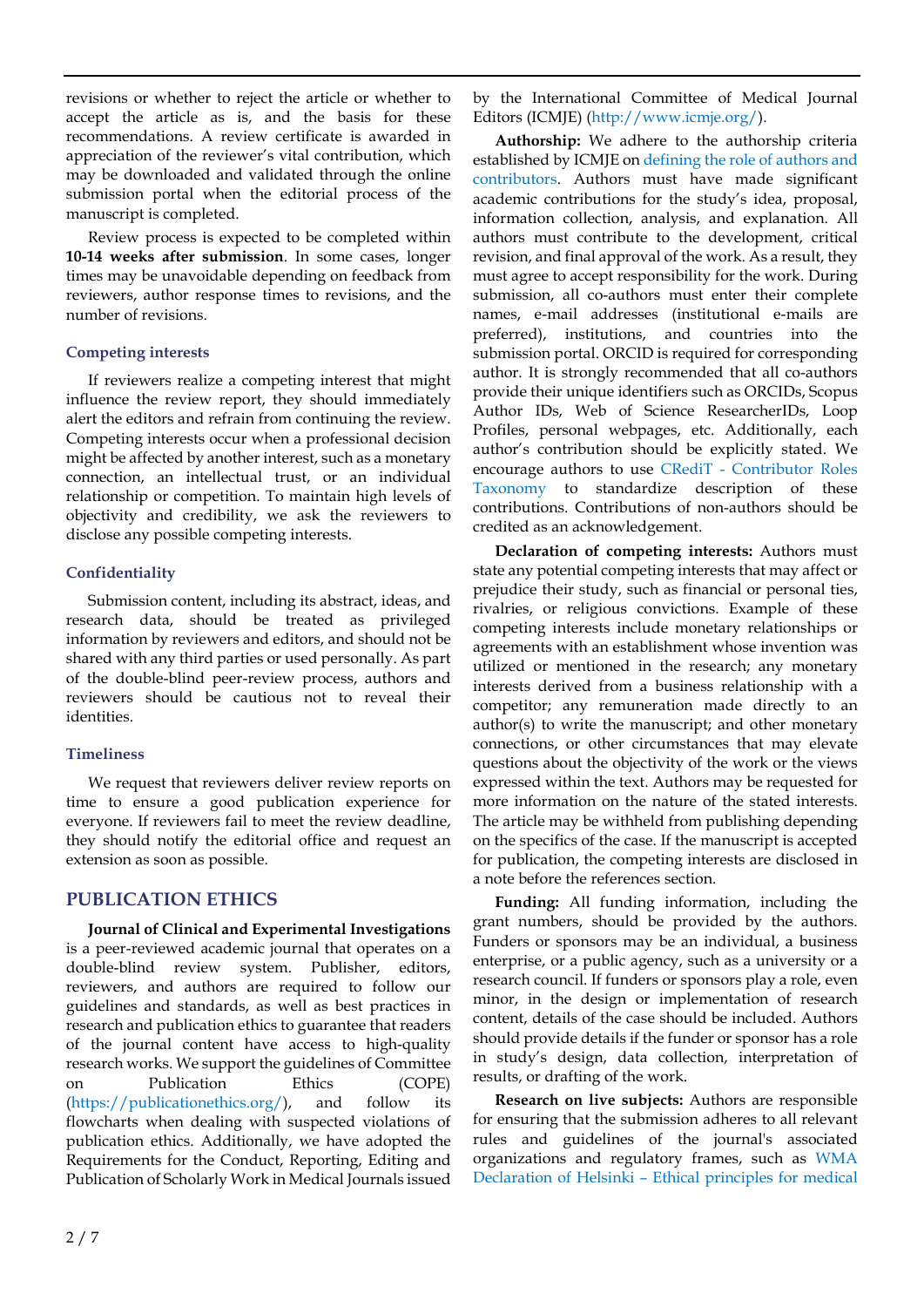research [involving](https://www.wma.net/policies-post/wma-declaration-of-helsinki-ethical-principles-for-medical-research-involving-human-subjects/) human subjects, "[Guide](https://www.nap.edu/catalog/5140/) for the care and use of [laboratory](https://www.nap.edu/catalog/5140/) animals", [ARRIVE \(Animals in](https://arriveguidelines.org/)  [Research: Reporting](https://arriveguidelines.org/) *In Vivo* Experiments) guidelines, or any other relevant set of ethical principles. Authors must seek and record established ethics committee approvals, participant consents, and other documents necessary for the research if live subjects are involved.

**Informed participant consent:** To ensure compliance with relevant laws and guidelines, necessary consents and permissions must be received from the participants in order to obtain and use personal information. Signed consent forms should not be sent to the journal since they may contain sensitive participant data. Rather, authors should provide a declaration stating that informed consents were acquired from participants. Additionally, related documents and proofs are stored to be presented upon request from legal authorities.

**Clinical trials:** We adopt the [clinical trial registration](https://www.icmje.org/recommendations/browse/publishing-and-editorial-issues/clinical-trial-registration.html)  [policy o](https://www.icmje.org/recommendations/browse/publishing-and-editorial-issues/clinical-trial-registration.html)f ICMJE. If the study involves clinical trials, authors should register the clinical trials in a publicly accessible primary registry that participates in [WHO](https://www.who.int/clinical-trials-registry-platform) [International](https://www.who.int/clinical-trials-registry-platform) Clinical Trials Registry Platform (ICTRP) or in <https://clinicaltrials.gov/> before the enrollment of patients. Authors must provide the trial registration number and hyperlink of the registry at the time of manuscript submission. Studies involving clinical trials must include a [data sharing statement](https://www.icmje.org/recommendations/browse/publishing-and-editorial-issues/clinical-trial-registration.html#two) as detailed by ICMJE.

**Reporting guidelines:** Authors should follow applicable reporting guidelines and requirements, such as [CONSORT](http://www.consort-statement.org/) (for randomized clinical trials and other comparative studies) or [TREND](https://www.cdc.gov/trendstatement/) (for non-randomized trials), [SPIRIT](https://www.spirit-statement.org/) (for trial protocols), [PRISMA](http://prisma-statement.org/) (for systematic reviews and meta-analyses), [STARD](https://www.equator-network.org/reporting-guidelines/stard/) (for diagnostic accuracy studies)[, STROBE](https://www.equator-network.org/reporting-guidelines/strobe/) (for observational studies), [STREGA](https://www.equator-network.org/reporting-guidelines/strobe-strega/) (for genetic association studies), [CARE](https://www.care-statement.org/) (for case reports)[, ARRIVE](https://arriveguidelines.org/arrive-guidelines) (for animal pre-clinical studies), [MIAME](http://fged.org/projects/miame/) (for microarray experiments).

**Vulnerable groups and individuals:** Special care should be given to groups or persons who may be incapable of predicting, dealing with, or recovering from the influence of study execution. It is possible that did not understand the nature of the study to obtain informed consent, and, therefore, were vulnerable to coercion. The study may engage these groups and people only if their involvement is absolutely necessary to carry out the research, and the output of the study is beneficial for them.

**Handling confidential data:** Confidentiality of the data obtained from individuals or organisations is critical and should not be used without their permission. Authors are expected to take all required steps to secure sensitive participant information, and protect the participants from any potential bodily or psychological damage. Any information that may identify the patient should be removed from the images and the manuscript.

**Data sharing and reproducibility:** Articles should include statements regarding whether the data of the study will be made available to readers. The statement may convey additional information such as whether credentials such as study procedures will be available; when, for how long, and under what access procedures the data will be accessible. [Mendeley](https://data.mendeley.com/) Data may be used to supply and share related data.

**Intellectual property:** Authors should avoid using copyrighted material in the submitted manuscript. If such material must be included, in accordance with the applicable laws and regulations, authors should have received explicit permission from copyright holder that the material can be reproduced under the terms and conditions of Creative Commons [Attribution](https://creativecommons.org/licenses/by/4.0/) License.

**Ethical oversight:** All associated individuals and organisations, including editors, reviewers, authors, editorial officials, and publisher, must adhere to rigorous ethical guidelines throughout the publishing process and act according to the following COPE statement: "Ethical oversight should include, but is not limited to, policies on consent to publication, publication on vulnerable populations, ethical conduct of research using animals, ethical conduct of research using human subjects, handling confidential data, and ethical business/marketing practices."

**Post-publication corrections and retractions:** While all articles are subject to numerous checks during the prepublication processes, published articles may still contain occur. When such errors are discovered, regardless of the cause or source of the error, they are addressed by posting a correction notice explaining the corrections made to the original publication. Similarly, serious errors that undermine the study's findings and conclusions may result in the retraction of the original article. The journal reserves the right to issue retractions if the work is proven to have serious misconduct such as plagiarism. In such circumstances, in line with its ethical understanding and in accordance with the appropriate [COPE](https://publicationethics.org/) guidelines, the journal does not hesitate to take the necessary actions required by the case.

**Complaints and appeals:** When selecting articles for publication and when handling editorial procedures, editors have considerable discretion. To reach their final selections, they consider many factors, such as the importance of the research question, the quality of the presentation, and the diversity. Authors may direct their complaints and appeals regarding the editorial processes or decisions to [editor@modestum.co.uk](mailto:editor@modestum.co.uk) with the details of issue and supportive documents. They will be examined in accordance with applicable [COPE](https://publicationethics.org/) policies and procedures.

#### **Roles and Responsibilities**

**Authors:** Authors certify by submitting a work to the journal that the submission is the authors' original study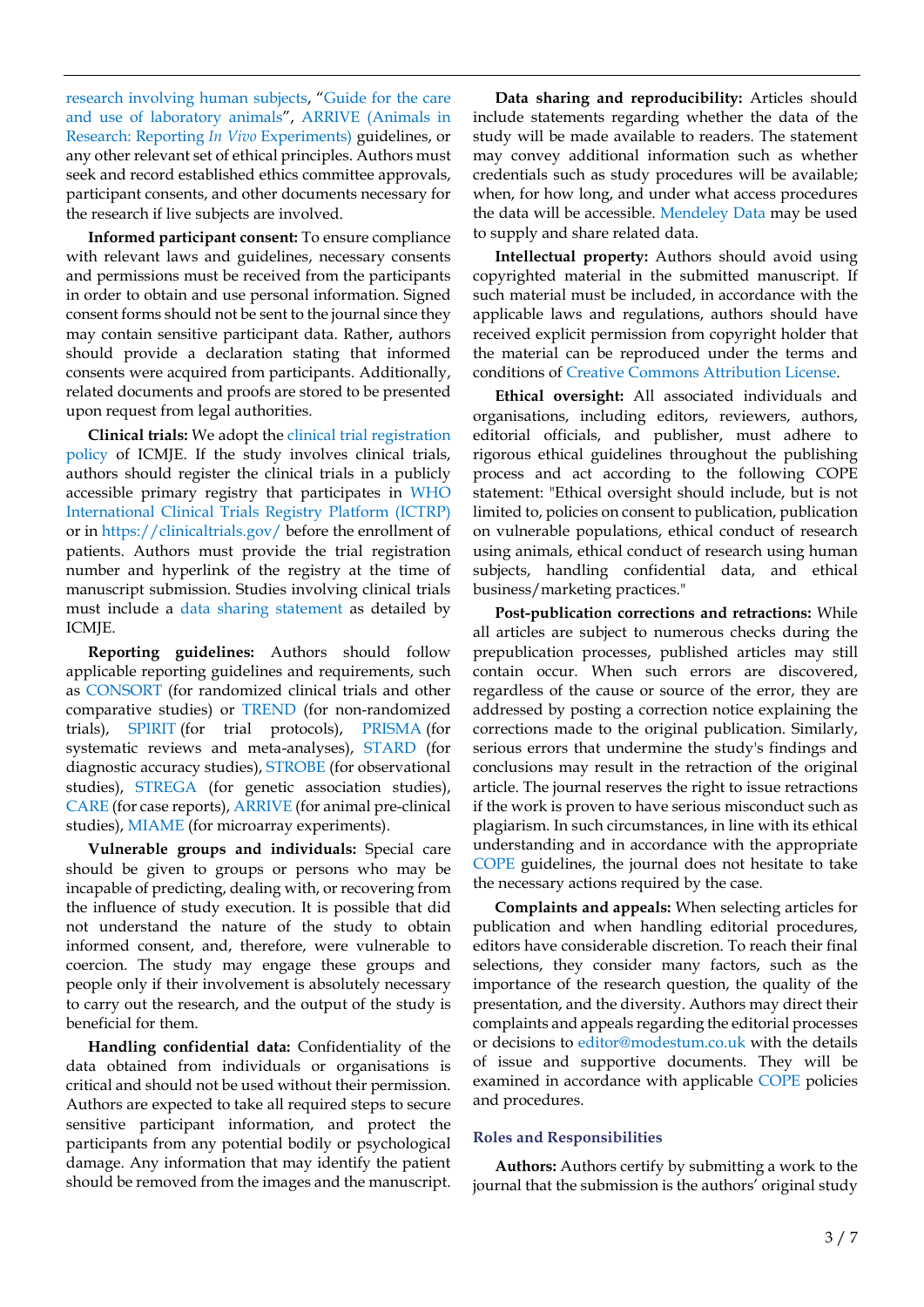that has not been published elsewhere or is not currently under review by another journal. If the manuscript, or portions of the manuscript, or its supporting data is published or presented before, the editors should be notified during submission. The submission should comply with the journal's ethical policies. Authors should disclose any potential competing interests openly and transparently. Works that involve living subjects should be carried out in accordance with institutional, national, and international rules and regulations by obtaining appropriate ethical approval documents and participant consents. All works of others should be correctly referenced. All funding information should be clearly stated, and all non-author contributions should be acknowledged. The editor should be notified promptly if substantial mistakes or inconsistencies are discovered in a submitted manuscript or in an article that is already published.

**Peer-reviewers:** Any researcher who has been invited to review the manuscript should notify the editor if they believe they are not able to evaluate the submission or have a competing interest. All data concerning the manuscript must be treated as privileged information and kept private. Reviews must be conducted fairly and within a reasonable timeframe.

**Editors:** All editors are selected from among outstanding researchers in their respective scientific disciplines. They are responsible for managing the editorial processes of the incoming manuscripts. In order to get additional expert opinions and to assist in their decisions, editors invite external reviewers to provide a comprehensive evaluation of the article. Next, editors decide whether to accept the article for publication based on review reports and their own objective assessments. During editorial processes, editors are expected to treat all authors and manuscripts equally, without bias. All information about the text must be kept strictly secret. In the event of a competing interest, the editor must notify the managing editor to release him or her from responsibility for the work. Editors must take the appropriate steps and/or impose the appropriate consequences in the event of a malpractice. If errors are detected in published articles, the literature should be corrected by issuing appropriate correction or retraction notices. Editorial process for an article submitted by a member of the editorial board must be conducted by another editor to ensure the objectivity and transparency.

**Publisher:** The publisher provides the journal with the required resources, such as submission and publication portal, plagiarism checking tools, DOI identifiers, hosting, and content preservation. The publisher should take reasonable steps to protect the editorial autonomy.

# **Plagiarism and Malpractice Policy**

Authors must avoid any unethical and improper actions such as plagiarism, simultaneous submission, fabrication, fraud authorship, copyright breaches, hiding competing interests, etc. For further information, see the following resources:

Åstedt-Kurki P, Kaunonen, M. Ethics in nursing research and research publications. Scand J Caring Sci, 2018; 32(2): 449-50. <https://doi.org/10.1111/scs.12593>

Committee on Publication Ethics (COPE). Core practices. 2017. [https://publicationethics.org/core](https://publicationethics.org/core-practices)[practices](https://publicationethics.org/core-practices)

Graf C, Wager E, Bowman A, Fiack S, Scott-Lichter D, Robinson A. Best practice guidelines on publication ethics: A publisher's perspective. Int J Clin Pract. 2007; Supplement, 61(152): 1-26. [https://doi.org/10.1111/](https://doi.org/10.1111/j.1742-1241.2006.01230.x) [j.1742-1241.2006.01230.x](https://doi.org/10.1111/j.1742-1241.2006.01230.x)

International Committee of Medical Journal Editors (ICMJE). Recommendations for the conduct, reporting, editing, and publication of scholarly work in medical journals. [https://www.icmje.org/icmje](https://www.icmje.org/icmje-recommendations.pdf)[recommendations.pdf](https://www.icmje.org/icmje-recommendations.pdf)

Singhal S, Kalra BS. Publication ethics: Role and responsibility of authors. Indian J Gastroenterol, 2021; 40: 65-71. <https://doi.org/10.1007/s12664-020-01129-5>

WAME Publication Ethics Committee. Recommendations on publication ethics policies for medical journals. World Association of Medical Editors (WAME). [http://wame.org/recommendations-on](http://wame.org/recommendations-on-publication-ethics-policies-for-medical-journals)[publication-ethics-policies-for-medical-journals](http://wame.org/recommendations-on-publication-ethics-policies-for-medical-journals)

By submitting a work, authors certify that the submission is free of the aforementioned malpractices, the work adheres to ethical norms, applicable laws and regulations, all necessary consents, permissions, and legal documents are prepared. The authors assume full accountability for the views, results, discussions, and conclusions provided in the articles and to resolve any issues that may arise from inclusion of copyrighted content without the necessary permission.

Plagiarism is the use of intellectual property from the existing literature, in whole or in part, by copying as is or translating from another language. Plagiarism or repetition of another text is prohibited, even if it is a prior publication by the author. As an exception, i) works derived from the author's own university thesis; ii) preliminary studies of the author presented in a conference or as a poster will not be considered as plagiarism. Additionally, results from a database and registries of clinical studies might be repeated in more than one article. If unsure, authors should consult the editorial office before submission.

To prevent plagiarism, all submissions undergo an initial screening using iThenticate through the submission portal. iThenticate by Crossref is a plagiarism detection software that compares a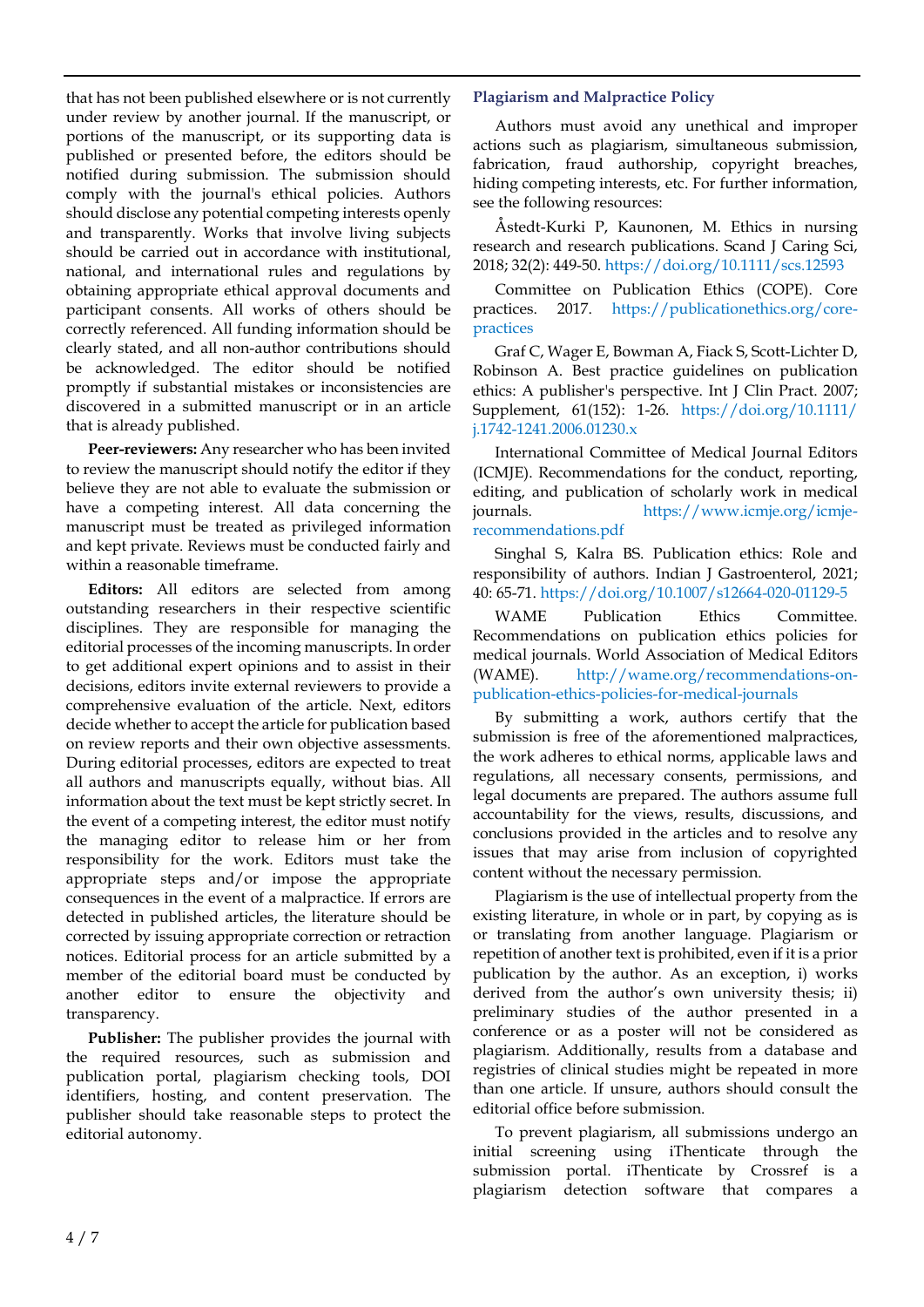manuscript with the existing literature, which includes millions of published articles. Editors are encouraged to utilize this tool for all manuscript revisions.

When an ethical misconduct, such as plagiarism, is discovered about a manuscript under review or a published article, editors must investigate the details of the case and take necessary actions using appropriate COPE [flowcharts,](https://publicationethics.org/guidance/Flowcharts) even if the misconduct is discovered years after publication. In such cases, the manuscript under review may be immediately rejected, the published article may be retracted, and relevant legal bodies may be informed about the details of the case.

# **SUBMISSION GUIDELINES**

New manuscripts should be submitted through the online portal accessible via the "Submit [Manuscript"](https://www.editorialpark.com/jcei) link on the journal website.

Only manuscripts written in **English** language will be considered for publication. Authors may use British or American English provided they are consistent throughout the manuscript. Submissions must be relevant to the journal's scope and prepared in compliance with its [Publication](https://www.jceionline.org/home/publication-ethics) Ethics, [recommendations](https://www.icmje.org/recommendations/) of ICMJE (International Committee of Medical Journal Editors), and COPE (Committee on Publication Ethics) [guidelines.](https://publicationethics.org/guidance/Guidelines) All authors agree to the submission and share full responsibility for all content presented in the manuscripts, including opinions, results, images, discussions, and conclusions. The article should be original work by authors, not be published before or currently being evaluated for publication in another journal.

All co-author information **must** be entered on the submission portal **at the time of submission**. Any request to change authorship (such as adding/deleting authors or modifying order of authors) during revisions must be well justified, and they are subject to editorial approval. No change in authorship is allowed after the manuscript is accepted for publication.

# **Manuscript Preparation**

Manuscripts should be prepared using a word processing software, such as Microsoft Word, and saved as one of the following acceptable file formats: .docx, .doc, or .rtf. Authors are encouraged to use the following layout options: A4 size, normal margins, portrait orientation, single columns, 1.5 line spacing, justified text alignment with 11-pt or 12-pt sized common fonts, such as Calibri or Times New Roman. First-, second-, and third-order headings should be clearly distinguishable.

Although there is no limit on the length of the research articles, authors are recommended to keep the main text of the body below 10,000 words. Review articles should integrate current knowledge with a novel methodology or present important suggestions to shape the area of study, rather than merely summarizing existing literature.

Authors should provide three separate documents during submission: title page, disclosure of interest form, and blinded text.

**Title page:** This document provides the names and institutions of the authors as well as the corresponding author's contact information. Additional declarations such as contributions of each author, acknowledgements of people, and funding should be provided in this document. Title page should not contain any abbreviations. If the work is derived from a thesis or preliminary versions were previously presented in a scientific meeting, details should be included in this document.

**Disclosure of interest form:** To avoid ambiguity and standardize disclosures, authors should declare on an accompanying ICMJE Form for [Disclosure](http://www.icmje.org/disclosure-of-interest/) of Potential [Conflicts](http://www.icmje.org/disclosure-of-interest/) of Interest whether or not such competing interests exist.

**Blinded text:** This document constitutes the main body of the text. In accordance with the double-blind peer-review rules adopted by the journal, it should not contain information that may disclose the authors' credentials, including their names, institutions, contact information, and references to their own works. Grammar and punctuation standards should be followed when preparing the content. Authors should try not to use abbreviations, and if unavoidable, they should be cited in parentheses the first time they are used. References, figures, and tables should be numbered sequentially in the text. International system of units should be followed in the representation of all units in the text. Appendices and supplementary materials should be placed after the references.

Blinded text should include the following sections:

• **Title and Running head:** The manuscript should include a title of no more than 15 words which presenting a brief description of the work. Title should not include any abbreviations or acronyms.

• **Abstract and keywords:** In this section, the work should be summarized in a clear and concise manner. The abstract should be no more than 150 words long and should not include any undefined abbreviations or references. Authors should provide three to six keywords. In selecting key words, authors should refer to the Medical Subject Headings (MeSH) list of the Index Medicus.

• **Structured text:** Authors are recommended to structure their manuscript as follows: *Introduction* should introduce readers to some background information required to understand the rest of the article, and clearly define the purpose of the research. *Materials and Methods* should describe how the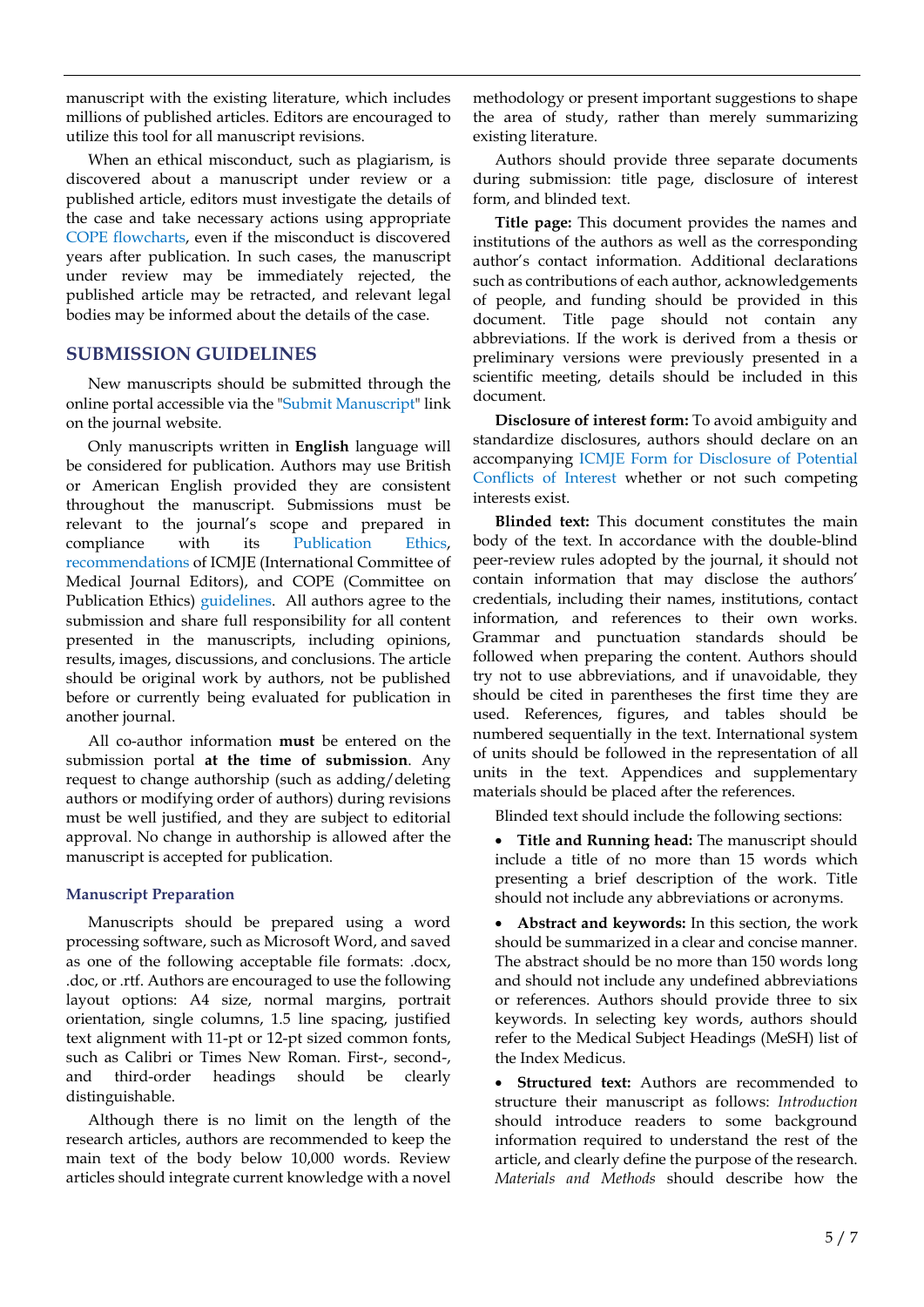research was carried out, and provide information such as the study's design, timeline, context, participant profiles, and interventions. *Results* should present the data collected and statistical analysis performed during the study. *Discussions* should explain the significance of the results by comparing them with those of earlier studies. *Conclusions* should state main conclusions, limitations of the study, and possible future studies.

• **References:** Vancouver-NIH method formatting and style guidelines should be followed in references. Unique Digital Object Identified (DOI) numbers, PMids, and PMCids should be included whenever possible. More information on references and citations will be provided below.

#### **References and Citations**

Vancouver-NIH style should be used as the referencing style. Authors should maintain consistency across the references.

- Each citation inside the text must be included in the list of references. Alternatively, each reference should be cited inside the text.
- References should be numbered sequentially within square brackets, such as [1], [2], [3], and so on, in the order in which they are mentioned in the text.
- Full references should be included at the end of the manuscript with matching numbers.
- Up to 6 authors should be listed, and et al. should be used afterwards.

• If there are multiple references, comma should be used to separate each number, and hyphen should be used to indicate a series of inclusive numbers (e.g., [1,  $2, 4$ , [1-4]).

• Journal titles should be abbreviated according to [NLM Title Abbreviation](https://www.ncbi.nlm.nih.gov/nlmcatalog) or List of Title Word Abbreviations [\(LTWA\)](https://www.issn.org/services/online-services/access-to-the-ltwa/).

• A paper published online but not (yet) in print can be cited using the Digital Object Identifier (DOI).

The following are some examples:

# *Journal articles*

1. Alam F, Abidi SH, Farooqi N, Jehan F, Rehman R. Oxidative stress and metformin: An in-vitro study on serum and primary human granulosa cell cultures. Electron J Gen Med. 2022;19(4):em381. <https://doi.org/10.29333/ejgm/12037>

2. Tovani-Palone MR, Garoli F, Shah PA, Kamal MA, Nawaz FA. Underreporting of cases during the COVID-19 pandemic: A worrying warning for Africa. J Contemp Stud Epidemiol Public Health. 2022;3(1):ep22001. <https://doi.org/10.30935/jconseph/11467>

3. Gondauri D, Mikautadze E, Batiashvili M. Research on COVID-19 virus spreading statistics based on the examples of the cases from different countries.

Electron J Gen Med. 2020;17(4):em209. <https://doi.org/10.29333/ejgm/7869>

4. Cioni G, Zuccotti M, Daviddi F, Buffini G. Headache and atypical presentation of motor disorders in a paraneoplastic myasthenic syndrome secondary to thymoma: A case report. J Clin Exp Invest. 2022;13(2):em00794.

<https://doi.org/10.29333/jcei/11704>

5. Prapty CNBS, Reshad RAI, Mim SK, Araf Y, Miah MF. COVID-19 second bloom and comfortable lockdown in Bangladesh. Electron J Med Ed Te. 2022;15(2):em2203.

#### <https://doi.org/10.29333/ejmets/11537>

#### *Books*

6. Field AP. Discovering statistics using SPSS: (and sex, drugs and rock 'n' roll). 3rd ed. Los Angeles: SAGE Publications; 2009.

7. Hatch DJ, Sumner E, Hellman J. The Surgical Neonate: Anaesthesia and Intensive Care, 3rd edn. London: Edward Arnold; 1994.

#### *Chapter in book*

8. Griffiths M. Internet addiction: does it really exist? In: Gackenbach J, editor. Psychology and the Internet: intrapersonal, interpersonal, and transpersonal implications. San Diego, California: Academic Press; 1998. p. 61-75.

9. Motoyama EK. Respiratory physiology in infants and children. In: Motoyama EK, Davis PJ, editors. Smith's anesthesia for infants and children, 5th edn. St. Louis: C.V. Mosby; 1990. P. 11-76.

#### **Tables and Figures**

Tables should be self-descriptive and easily understandable. The information in the table should present new information and should not merely a repetition of the text. Tables should include clear and concise captions placed above the table. They should be provided as editable raw data and not as images. Authors should ensure that the tables fit on a single page. If too large, data should be split across multiple datasets.

Figures are visual representations of information, such as photos, maps, charts, drawings, or graphs. Figure captions should be placed below the figure. Original digital files in a major file format (e.g., jpeg, tiff, png, and bmp) for each figure must be supplied separately through the submission portal. They must be of high quality and resolution (300 dpi or better). Lowercase letters (a, b, etc.) should be used to denote multi-part figures. Figure sizes can be adjusted during the production stage to fit inside the journal's columns.

Tables and figures should be numbered in order of appearance, have their positions clearly marked within square brackets (e.g., [Table 1], [Table 2], [Table 3],